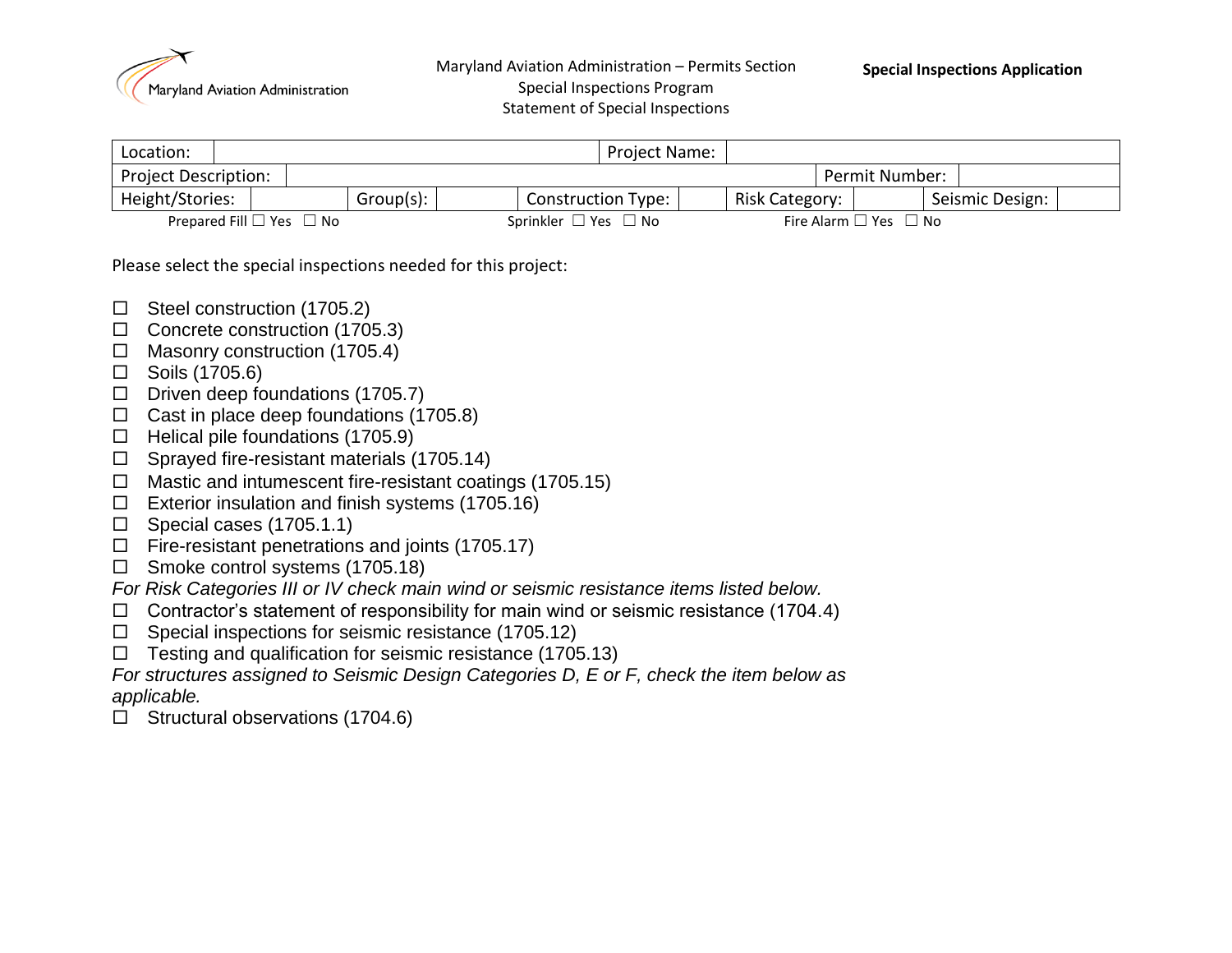

Maryland Aviation Administration – Permits Section Special Inspections Program Statement of Special Inspections

This statement of special inspections is submitted as a condition for permit issuance in accordance with the International Building Code (IBC). It includes a schedule of special inspections applicable to this project. The special inspections engineer of record shall keep records of specified special inspections and testing and shall furnish copies of corresponding reports to the Maryland Aviation Administration Permits Section and to the appropriate registered design professionals of record. Discrepancies from the approved plans and specifications and code violations observed in the field shall be brought to the immediate attention of the contractor, the Permits Section and the appropriate registered design professionals of record. A final special inspections report documenting completion of special inspections, discrepancies correction, and observed code violations shall be approved by the Permits Section prior to the final building inspection.

| <b>Structural Engineer of Record:</b>         |  |  | License |                 |                 |          | Company:      |               |          |           |  |
|-----------------------------------------------|--|--|---------|-----------------|-----------------|----------|---------------|---------------|----------|-----------|--|
|                                               |  |  |         |                 | Number:         |          |               |               |          |           |  |
| Signature:                                    |  |  |         |                 |                 |          |               | Date:         |          |           |  |
| Email Address:                                |  |  |         |                 |                 |          |               | Phone Number: |          |           |  |
| <b>Architect of Record:</b>                   |  |  |         | License Number: |                 |          |               | Company:      |          |           |  |
| <b>Geotechnical Engineer of Record:</b>       |  |  |         | License Number: |                 |          |               | Company:      |          |           |  |
| <b>Special Inspection Engineer of Record:</b> |  |  |         |                 | License Number: |          |               |               | Company: |           |  |
| Signature:                                    |  |  |         |                 |                 |          | Date:         |               |          |           |  |
| Email Address:                                |  |  |         |                 |                 |          |               | Phone Number: |          |           |  |
| Inspection and Testing Agency Name:           |  |  |         |                 |                 |          |               |               |          |           |  |
| <b>Building Tenant/Owner:</b>                 |  |  |         |                 |                 | Company: |               |               |          |           |  |
| Authorized Signature:                         |  |  |         |                 |                 |          | Date:         |               |          |           |  |
| <b>Street Address:</b>                        |  |  | City:   |                 |                 |          | State:        |               |          | Zip Code: |  |
| Email Address:                                |  |  |         |                 |                 |          |               | Phone Number: |          |           |  |
| <b>General Contractor:</b>                    |  |  |         |                 | License Number: |          |               |               | Company: |           |  |
| Signature:                                    |  |  |         |                 |                 |          | Date:         |               |          |           |  |
| Email Address:                                |  |  |         |                 |                 |          | Phone Number: |               |          |           |  |
| <b>Building Permits Section Signature:</b>    |  |  |         |                 | Date:           |          |               |               |          |           |  |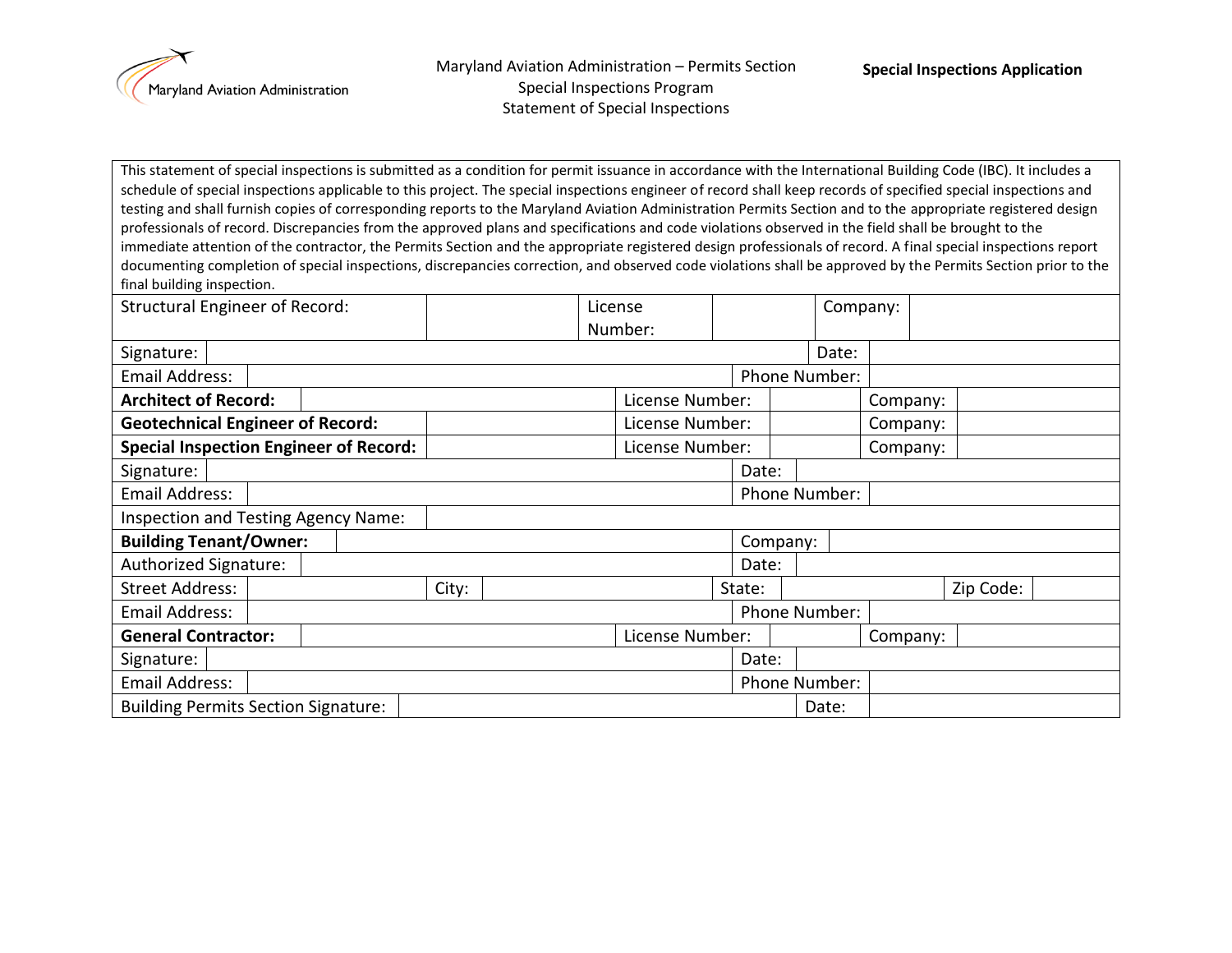

**Appendix A**

Special Inspections Program Statement of Special Inspections

| <b>Activity (IBC Reference)</b>                                                                                                                              | Y/N | <b>Scope of Service</b>                   | Continuous | Periodic   | Agent |
|--------------------------------------------------------------------------------------------------------------------------------------------------------------|-----|-------------------------------------------|------------|------------|-------|
| <b>TESTING AND INSPECTION FIRM NOTE IBC 1703.1.1</b>                                                                                                         |     | 1703.1.1 Independent An approved          |            |            |       |
|                                                                                                                                                              |     | agency (Appendix E) shall be objective,   |            |            |       |
|                                                                                                                                                              |     | competent and independent from the        |            |            |       |
|                                                                                                                                                              |     | contractor responsible for the work being |            |            |       |
|                                                                                                                                                              |     | inspected. The agency shall also disclose |            |            |       |
|                                                                                                                                                              |     | possible conflicts of interest so that    |            |            |       |
|                                                                                                                                                              |     | objectivity can be confirmed              |            |            |       |
|                                                                                                                                                              |     |                                           |            |            |       |
| <b>Steel Construction (IBC 1705.2)</b>                                                                                                                       |     |                                           |            |            |       |
| Structural Steel (IBC 1705.2.1 AISC 360 for the tables below)                                                                                                |     | AISC 360 Chapter N, Quality Control and   |            |            |       |
| Welding: Tables C-N5.4-1, C-N5.4-2, C-N5.4-3                                                                                                                 |     | <b>Quality Assurance</b>                  |            |            |       |
| Bolting: Tables C-N5.6-1, C-N5.6-2, C-N5.6-3                                                                                                                 |     |                                           |            |            |       |
| <b>Cold-formed steel deck</b> (IBC 1705.2.2 and SDI QA/QC for the tables below                                                                               |     | SDI QA/QC - 2011 Standard for Quality     |            |            |       |
| 1.2, 1.2, 1.3, 1.4, 1.5, 1.6, 1.7, and 1.9                                                                                                                   |     | Control and Quality Assurance for         |            |            |       |
|                                                                                                                                                              |     | Installation of Steel Deck                |            |            |       |
| Open-web steel joists and joist girders (IBC 1705.2.3, Table 1705.2.3)                                                                                       |     |                                           |            | $\sqrt{ }$ |       |
| End connection - Welding or bolted                                                                                                                           |     |                                           |            |            |       |
| Bridging - horizontal or diagonal                                                                                                                            |     |                                           |            |            |       |
| 1- Standard Bridging                                                                                                                                         |     |                                           |            |            |       |
| 2- Bridging that differs from the SJI specifications listed in section 2207.1                                                                                |     |                                           |            |            |       |
| Cold-formed steel trusses spanning 60 feet or more (IBC 1705.2.4)                                                                                            |     |                                           |            |            |       |
| Special seismic requirements (IBC 1705.12, 1705.13)                                                                                                          |     |                                           |            |            |       |
| Concrete Construction (IBC 1705.3, Table 1705.3)                                                                                                             |     |                                           |            |            |       |
| 1- Inspect reinforcement including prestressing tendons and verify placement                                                                                 |     |                                           |            | $\sqrt{}$  |       |
| 2- Reinforcing Bar welding:                                                                                                                                  |     |                                           |            | $\sqrt{ }$ |       |
| Verify weldability of reinforcing bars other than ASTM A706<br>a.                                                                                            |     |                                           |            |            |       |
| Inspect single-pass fillet welds, maximum 5/16"<br>b.<br>Inspect all other welds<br>c.                                                                       |     |                                           | $\sqrt{ }$ |            |       |
| 3- Inspect anchors cast in concrete                                                                                                                          |     |                                           |            | $\sqrt{}$  |       |
| 4- Inspect anchors post-installed in hardened concrete members                                                                                               |     |                                           | $\sqrt{ }$ |            |       |
| Adhesive anchors installed in horizontally or upwardly inclined<br>а.                                                                                        |     |                                           |            |            |       |
| orientations to resist sustained tension load                                                                                                                |     |                                           |            |            |       |
| Mechanical anchors and adhesive anchors not defined in 4a<br>b.                                                                                              |     |                                           |            |            |       |
| 5- Verify use of required design mix                                                                                                                         |     |                                           |            |            |       |
| 6- Prior to concrete placement, fabricate specimen for strength tests, perform slump<br>and air content tests, and determine the temperature of the concrete |     |                                           |            |            |       |
| 7- Inspect concrete and shotcrete placement for proper application techniques                                                                                |     |                                           |            |            |       |
| 8- Verify maintenance of specified curing temperature and techniques                                                                                         |     |                                           |            |            |       |
|                                                                                                                                                              |     |                                           |            |            |       |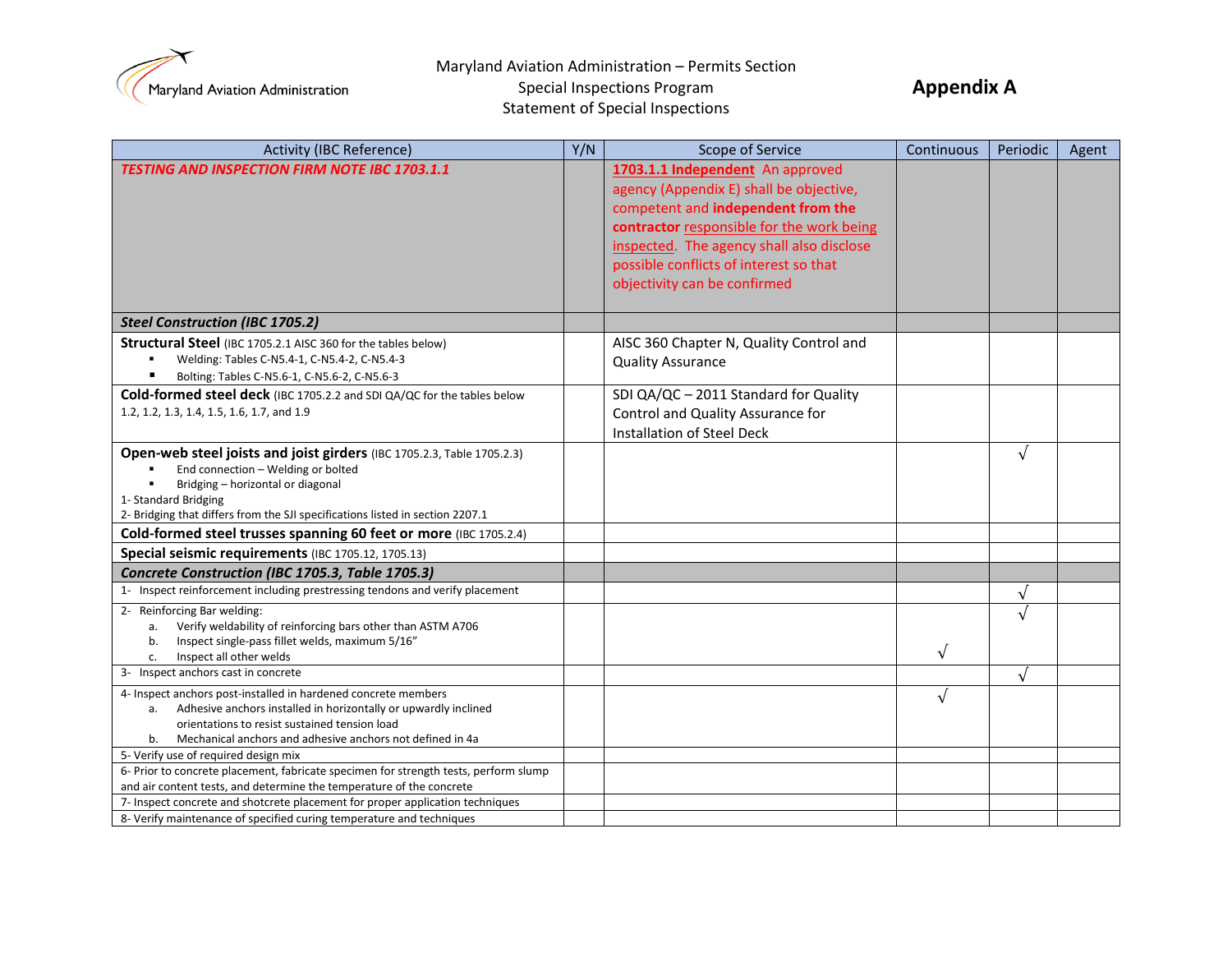

Special Inspections Program Statement of Special Inspections

| 9- Inspect prestressed concrete for:                                                   |                                         |  |  |
|----------------------------------------------------------------------------------------|-----------------------------------------|--|--|
| Application of prestressing forces<br>a.                                               |                                         |  |  |
| Grouting of bonded prestressing tendons<br>b.                                          |                                         |  |  |
| 10- Inspect erection of precast concrete members.                                      |                                         |  |  |
| 11- Verify in-situ concrete strength, prior to stressing of tendons in post-tensioned  |                                         |  |  |
| concrete and prior to removal of shores and forms from beams and structural slabs      |                                         |  |  |
| 12- Inspect form work for shape, location and dimensions of the concrete member        |                                         |  |  |
| being formed, shoring, and reshoring                                                   |                                         |  |  |
| <b>Masonry Construction (IBC 1705.4)</b>                                               | (see attached tables)                   |  |  |
| --Emp.-Cat. IV, Engr.-Cat. I, II, III (See Table 1.19.2 - Level B Quality Assurance of | (See TMS 402-11/ ACI 530-13/ ASCE 5-13) |  |  |
| Building Code Requirements and specification for Masonry Structures TMS 402-11/        |                                         |  |  |
| ACI 530-13/ASCE 5-13 (See attached table)                                              |                                         |  |  |
| --Emp. - Cat IV See Table 1.19.3 - Level C Quality Assurance) of Building Code         |                                         |  |  |
| Requirements and specification for Masonry Structures TMS 402-11/ ACI 530-13/          |                                         |  |  |
| <b>ASCE 513</b>                                                                        |                                         |  |  |
| -Mortar & grout proportions, test specimens, Installation of masonry, anchors and      |                                         |  |  |
| ties Placement of reinforcement, Grouting operations                                   |                                         |  |  |
| -Cold weather/hot weather protection                                                   |                                         |  |  |
| -Foundation strength prior to erection loads                                           |                                         |  |  |
| Soil (IBC 1705.6)                                                                      |                                         |  |  |
| Required Special Inspection and Tests of Soil (Table 1705.6)                           |                                         |  |  |
| 1. Verify materials below shallow foundation are adequate to achieve the design        |                                         |  |  |
| bearing capacity                                                                       |                                         |  |  |
| 2. Verify excavations are extended to proper depth and have reached proper             |                                         |  |  |
| material                                                                               |                                         |  |  |
| 3. Perform classification and testing of compacted fill material                       |                                         |  |  |
| 4. Verify use of proper materials, densities and lift thicknesses during placement and |                                         |  |  |
| compaction of compacted fill                                                           |                                         |  |  |
| 5. For steel elements, perform additional special inspections in accordance with       |                                         |  |  |
| section 1705.2                                                                         |                                         |  |  |
| 6. For concrete elements and concrete-filled placements, perform tests and             |                                         |  |  |
| additional special inspections in accordance with section 1705.3                       |                                         |  |  |
| 7. For specialty elements, perform additional inspections as determined by the         |                                         |  |  |
| registered design professional in responsible charge                                   |                                         |  |  |
| <b>Driven Deep Foundation (IBC 1705.7)</b>                                             |                                         |  |  |
| Required Special Inspection and Tests of Driven Deep Foundation (Table 1705.7)         |                                         |  |  |
| 1. Verify element materials, sizes, and length comply with the requirement             |                                         |  |  |
| 2. Determine capacities of test elements and conduct additional load tests, as         |                                         |  |  |
| required                                                                               |                                         |  |  |
| 3. Inspect driving operations and maintain complete and accurate records of each       |                                         |  |  |
| element                                                                                |                                         |  |  |
| 4. Verify placement locations and plumbness, confirm type and size of hummer,          |                                         |  |  |
| record number of blows per foot of penetration, determine required penetration to      |                                         |  |  |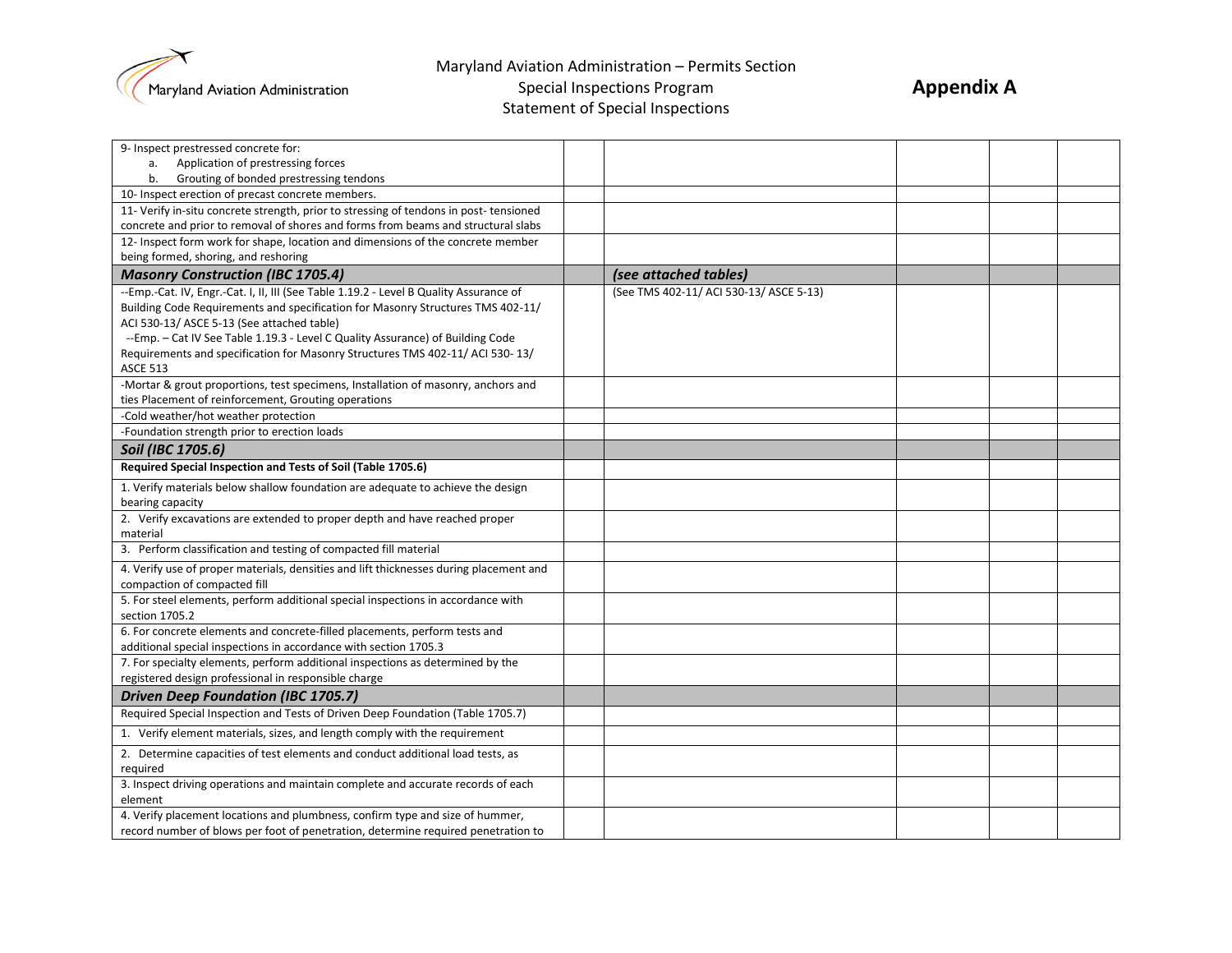

**Appendix A**

Special Inspections Program Statement of Special Inspections

| achieve the design capacity, record tip and butt elevations, and document any            |  |  |  |
|------------------------------------------------------------------------------------------|--|--|--|
| damage to foundation element                                                             |  |  |  |
| 5. For steel elements, perform additional special inspections in accordance with         |  |  |  |
| section 1705.2                                                                           |  |  |  |
| 6. For concrete elements and concrete-filled placements, perform tests and               |  |  |  |
| additional special inspections in accordance with section 1705.3                         |  |  |  |
| 7. For specialty elements, perform additional inspections as determined by the           |  |  |  |
| registered design professional in responsible charge                                     |  |  |  |
| Cast-In-Place Deep Foundation (IBC 1705.8)                                               |  |  |  |
| Required Special Inspection and Tests of Cast-In-Place Deep Foundation (Table            |  |  |  |
| 1705.8)                                                                                  |  |  |  |
| 1. Inspect drilling operations and maintain complete and accurate record for each        |  |  |  |
| element                                                                                  |  |  |  |
| 2. Verify placement locations and plumbness, confirm element diameters, bell             |  |  |  |
| diameters (if applicable), lengths, embedment to bedrock (if applicable) and             |  |  |  |
| adequate end-bearing strata capacity                                                     |  |  |  |
| 3. Record concrete or grout volumes                                                      |  |  |  |
| 4. For concrete elements, perform tests and additional special inspections in            |  |  |  |
| accordance with Section 1705.3                                                           |  |  |  |
| <b>Helical Pile Foundation (IBC 1705.9)</b>                                              |  |  |  |
| Installation equipment<br>1.                                                             |  |  |  |
| 2.<br>Verify pile geometry with shop drawings                                            |  |  |  |
| Pile pattern and spacing<br>3.                                                           |  |  |  |
| <b>Tip Elevation</b><br>4.                                                               |  |  |  |
| <b>Final Depth</b><br>5.                                                                 |  |  |  |
| 6.<br>Final torque                                                                       |  |  |  |
| 7.<br>Cap elevation                                                                      |  |  |  |
| Earth Retention System (IBC 1705.1.1) and (Section 1201.1 of the                         |  |  |  |
| <b>Special Inspection Program)</b>                                                       |  |  |  |
| 1. Installation criteria and anchorage. Verification of pile-tip depth, tie-backs, post- |  |  |  |
| tensioned anchorage, geosynthetic restraints, or other items as specified by the         |  |  |  |
| system design.                                                                           |  |  |  |
| 2. Compaction. Compaction process to determine that materials' quality and in-place      |  |  |  |
| density tests comply with the airport-approved specifications and geotechnical notes.    |  |  |  |
| 3. Backfill, drainage and waterproofing. Backfill, foundation drainage systems, and      |  |  |  |
| waterproofing during and following their placement for compliance with airport-          |  |  |  |
| approved backfill, foundation drainage systems, and waterproofing specifications.        |  |  |  |
|                                                                                          |  |  |  |
| 4. Inspection reports. Inspection reports must be submitted to the appropriate           |  |  |  |
| registered design professionals and the Critical Structures/Building Inspections         |  |  |  |
| <b>Permits Section</b>                                                                   |  |  |  |
| 5. Deviations. Deviations from the airport-approved earth retention system               |  |  |  |
| construction documents must be subject to approval by the appropriate registered         |  |  |  |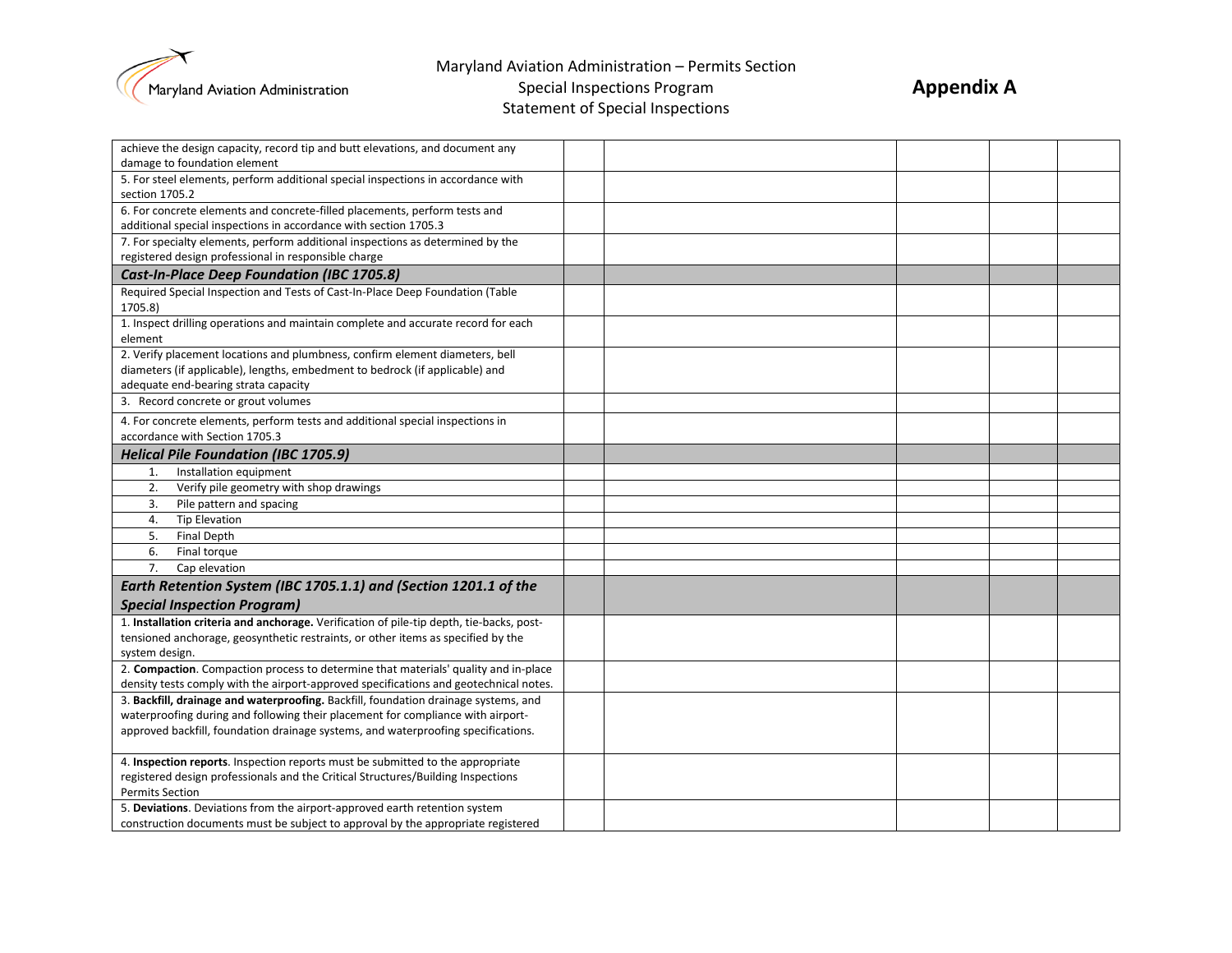

Special Inspections Program Statement of Special Inspections

| design professionals, the Permits Section prior to work continuing in the affected                                                                     |  |  |  |
|--------------------------------------------------------------------------------------------------------------------------------------------------------|--|--|--|
| area                                                                                                                                                   |  |  |  |
| <b>Sprayed Fire-Resistance Material (IBC 1705.14)</b>                                                                                                  |  |  |  |
| 1. Submit inspection agency qualification, experience to OFM for review and                                                                            |  |  |  |
| approval. Submit for every assigned inspector, qualification, experience to OFM for                                                                    |  |  |  |
| review and approval.                                                                                                                                   |  |  |  |
| 2. Submit inspection agency NFCA SFRM Contractor Accreditation Program.                                                                                |  |  |  |
| 3. Inspection agency to submit sample forms to OFM for review and approval.                                                                            |  |  |  |
| 4. Inspection agency to submit an inspection schedule for the relevant 3rd party                                                                       |  |  |  |
| inspection period with specific on-site dates and time durations to OFM for review                                                                     |  |  |  |
| and approval.                                                                                                                                          |  |  |  |
| 5. Inspection agency to submit direct contact information for every assigned<br>inspector to OFM for record, (mobile phone number & email).            |  |  |  |
| 6. Inspection agency to collect and maintain training for approved SFRM training for                                                                   |  |  |  |
| all installing contractors.                                                                                                                            |  |  |  |
| 7. Inspection agency to collect and maintain specific installer qualifications applicable                                                              |  |  |  |
| to the penetration firestop system(s) being used.                                                                                                      |  |  |  |
| 8. Inspection agency to document and report all failed inspections to OFM by close of                                                                  |  |  |  |
| business to fireprevention@bwiairport.com                                                                                                              |  |  |  |
| 9. Inspection agency to collect all issued Engineering Judgments and submit to OFM                                                                     |  |  |  |
| for review and concurrence prior to installation.                                                                                                      |  |  |  |
| 10. Inspection agency to document and report all inspection weekly activity to OFM                                                                     |  |  |  |
| by the following Monday to fireprevention@bwiairport.com All penetrations to be                                                                        |  |  |  |
| documented by approved sticker, photograph, and location on drawing.<br>11. Inspection agency to collect and maintain all documentation and inspection |  |  |  |
| report until the end of the 3 <sup>rd</sup> party inspection period and submit a close-out record                                                      |  |  |  |
| to fireprevention@bwiairport.com                                                                                                                       |  |  |  |
| <b>Mastic and Intumescent Fire-Resistance Coatings (IBC 1705.15)</b>                                                                                   |  |  |  |
| 1. Submit inspection agency qualification, experience to OFM for review and                                                                            |  |  |  |
| approval. Submit for every assigned inspector, qualification, experience to OFM for                                                                    |  |  |  |
| review and approval.                                                                                                                                   |  |  |  |
| 2. Submit inspection agency NFCA IFRM Contractor Accreditation Program                                                                                 |  |  |  |
| accreditation.                                                                                                                                         |  |  |  |
| 3. Inspection agency to submit sample forms to OFM for review and approval.                                                                            |  |  |  |
| 4. Inspection agency to submit an inspection schedule for the relevant 3rd party                                                                       |  |  |  |
| inspection period with specific on-site dates and time durations to OFM for review                                                                     |  |  |  |
| and approval.                                                                                                                                          |  |  |  |
| 5. Inspection agency to submit direct contact information for every assigned                                                                           |  |  |  |
| inspector to OFM for record, (mobile phone number & email).                                                                                            |  |  |  |
| 6. Inspection agency to collect and maintain training for approved IFRM training for                                                                   |  |  |  |
| all installing contractors.<br>7. Inspection agency to collect and maintain specific installer qualifications applicable                               |  |  |  |
| to the penetration firestop system(s) being used.                                                                                                      |  |  |  |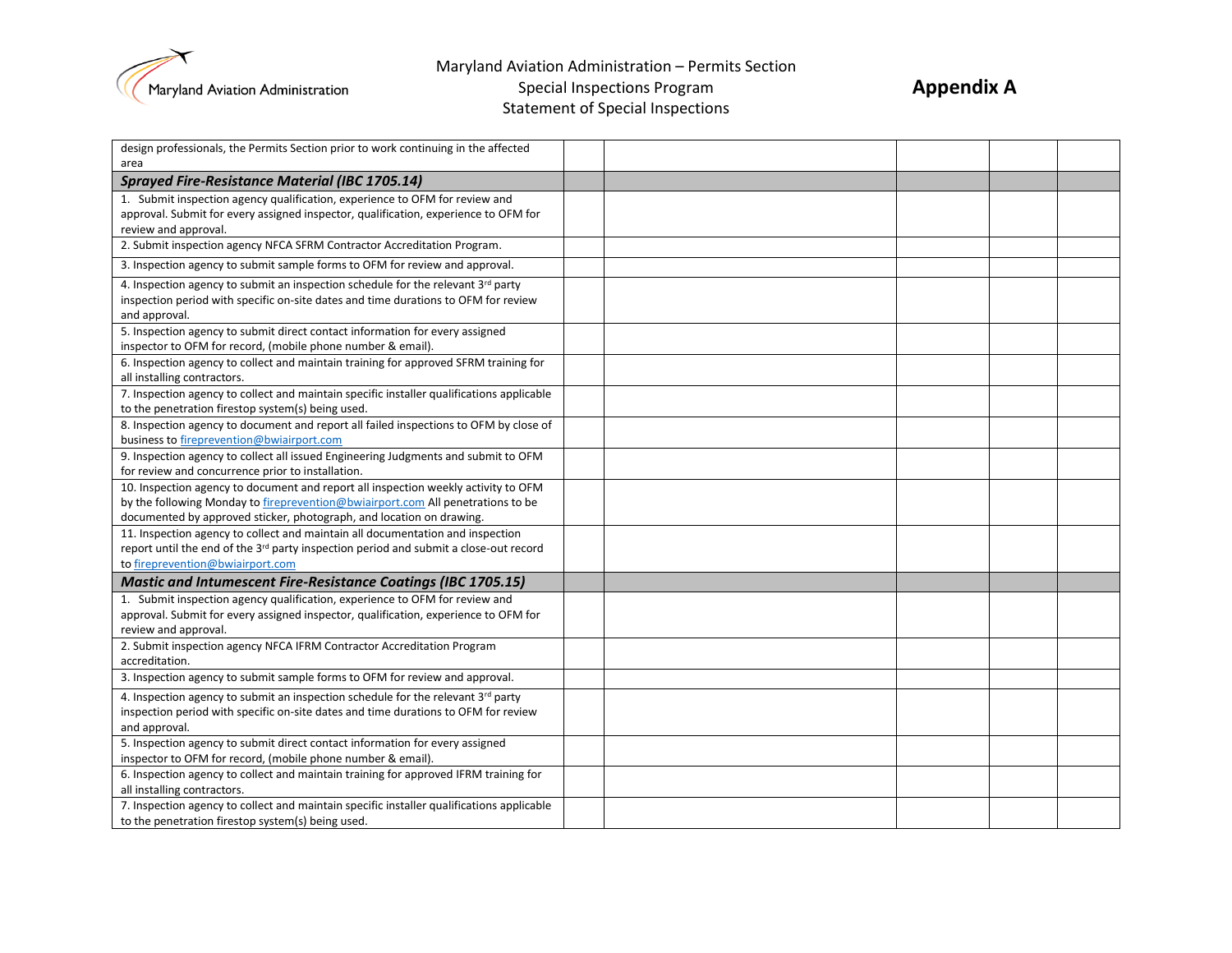

Special Inspections Program Statement of Special Inspections

| 8. Inspection agency to document and report all failed inspections to OFM by close of             |  |  |  |
|---------------------------------------------------------------------------------------------------|--|--|--|
| business to fireprevention@bwiairport.com                                                         |  |  |  |
| 9. Inspection agency to collect all issued Engineering Judgments and submit to OFM                |  |  |  |
| for review and concurrence prior to installation.                                                 |  |  |  |
| 10. Inspection agency to document and report all inspection weekly activity to OFM                |  |  |  |
| by the following Monday to fireprevention@bwiairport.com All penetrations to be                   |  |  |  |
| documented by approved sticker, photograph, and location on drawing.                              |  |  |  |
| 11. Inspection agency to collect and maintain all documentation and inspection                    |  |  |  |
| report until the end of the 3 <sup>rd</sup> party inspection period and submit a close-out record |  |  |  |
| to fireprevention@bwiairport.com                                                                  |  |  |  |
| Penetration Firestops (IBC 1705.17.1)                                                             |  |  |  |
| Inspections of penetration firestop systems that are tested and listed in accordance              |  |  |  |
| with Sections 714.4.1.2 and 714.5.1.2 shall be conducted by an approved agency in                 |  |  |  |
| accordance with ASTM E2174.                                                                       |  |  |  |
| 1. Submit inspection agency qualification, experience to OFM for review and                       |  |  |  |
| approval. Submit for every assigned inspector, qualification, experience to OFM for               |  |  |  |
| review and approval.                                                                              |  |  |  |
| 2. Submit inspection agency IAS AC 291 accreditation.                                             |  |  |  |
| 3. Inspection agency to submit sample forms to OFM for review and approval.                       |  |  |  |
| 4. Inspection agency to submit an inspection schedule for the relevant 3rd party                  |  |  |  |
| inspection period with specific on-site dates and time durations to OFM for review                |  |  |  |
| and approval.                                                                                     |  |  |  |
| 5. Inspection agency to submit direct contact information for every assigned                      |  |  |  |
| inspector to OFM for record, (mobile phone number & email).                                       |  |  |  |
| 6. Inspection agency to collect and maintain FM 4991 Approved Firestop Contractor                 |  |  |  |
| for all installing contractors.                                                                   |  |  |  |
| 7. Inspection agency to collect and maintain specific installer qualifications applicable         |  |  |  |
| to the penetration firestop system(s) being used.                                                 |  |  |  |
| 8. Inspection agency to document and report all failed inspections to OFM by close of             |  |  |  |
| business to fireprevention@bwiairport.com                                                         |  |  |  |
| 9. Inspection agency to collect all issued Engineering Judgments and submit to OFM                |  |  |  |
| for review and concurrence prior to installation.                                                 |  |  |  |
| 10. Inspection agency to document and report all inspection weekly activity to OFM                |  |  |  |
| by the following Monday to fireprevention@bwiairport.com All penetrations to be                   |  |  |  |
| documented by approved sticker, photograph, and location on drawing.                              |  |  |  |
| 11. Inspection agency to collect and maintain all documentation and inspection                    |  |  |  |
| report until the end of the 3 <sup>rd</sup> party inspection period and submit a close-out record |  |  |  |
| to fireprevention@bwiairport.com                                                                  |  |  |  |
| Penetration Firestops (IBC 1705.17.2)                                                             |  |  |  |
| Fire-resistant joint systems. Inspection of fire-resistant joint systems that are tested          |  |  |  |
| and listed in accordance with Sections 715.3 and 715.4 shall be conducted by an                   |  |  |  |
| approved agency in accordance with ASTM E2393.                                                    |  |  |  |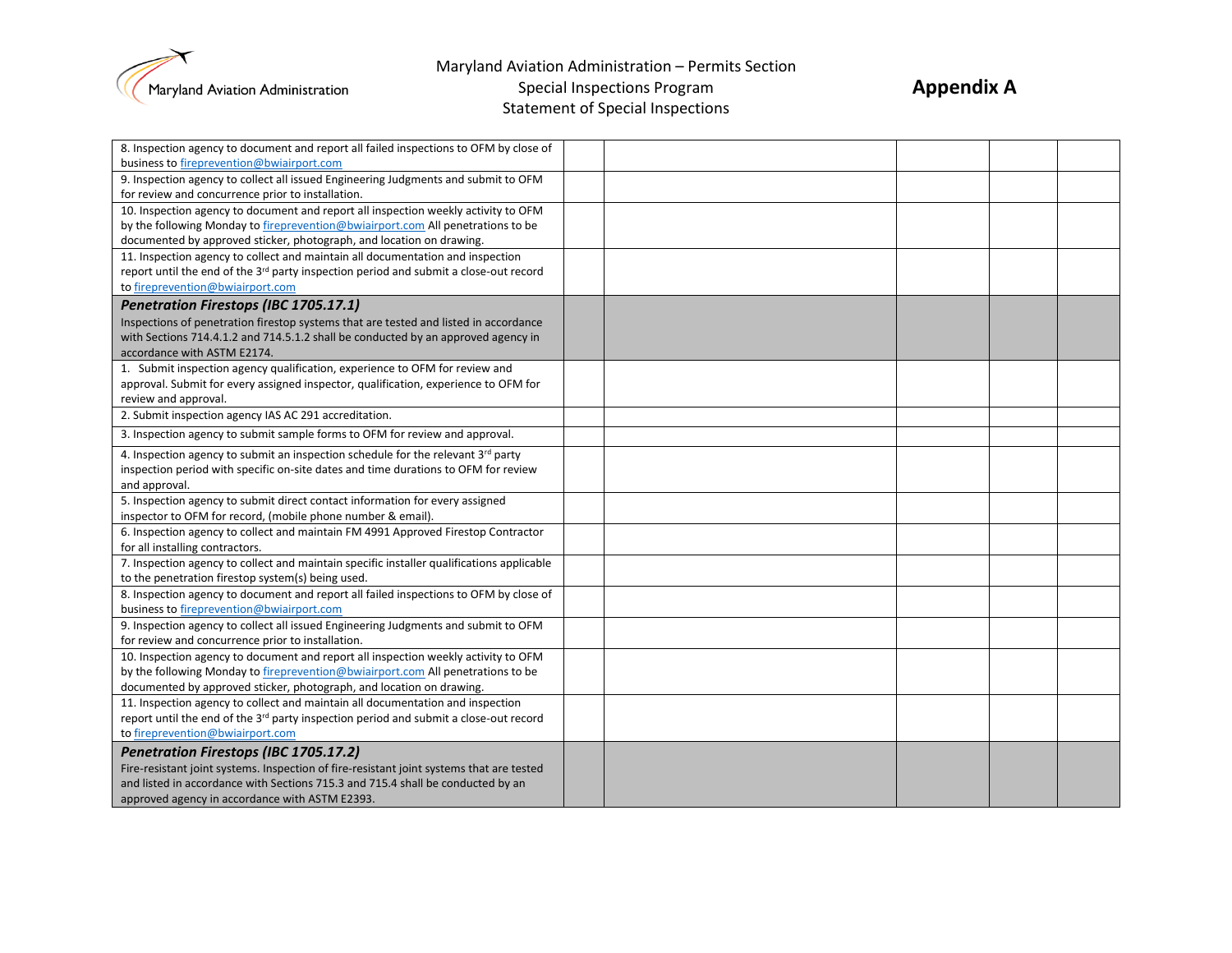

Special Inspections Program Statement of Special Inspections

| 1. Submit inspection agency qualification, experience to OFM for review and<br>approval. Submit for every assigned inspector, qualification, experience to OFM for                                                                            |  |  |  |
|-----------------------------------------------------------------------------------------------------------------------------------------------------------------------------------------------------------------------------------------------|--|--|--|
| review and approval.                                                                                                                                                                                                                          |  |  |  |
| 2. Submit inspection agency IAS AC 291 accreditation.                                                                                                                                                                                         |  |  |  |
| 3. Inspection agency to submit sample forms to OFM for review and approval.                                                                                                                                                                   |  |  |  |
| 4. Inspection agency to submit an inspection schedule for the relevant 3rd party<br>inspection period with specific on-site dates and time durations to OFM for review<br>and approval.                                                       |  |  |  |
| 5. Inspection agency to submit direct contact information for every assigned<br>inspector to OFM for record, (mobile phone number & email).                                                                                                   |  |  |  |
| 6. Inspection agency to collect and maintain FM 4991 Approved Firestop Contractor<br>for all installing contractors.                                                                                                                          |  |  |  |
| 7. Inspection agency to collect and maintain specific installer qualifications applicable<br>to the penetration firestop system(s) being used.                                                                                                |  |  |  |
| 8. Inspection agency to document and report all failed inspections to OFM by close of<br>business to fireprevention@bwiairport.com                                                                                                            |  |  |  |
| 9. Inspection agency to collect all issued Engineering Judgments and submit to OFM<br>for review and concurrence prior to installation.                                                                                                       |  |  |  |
| 10. Inspection agency to document and report all inspection weekly activity to OFM<br>by the following Monday to fireprevention@bwiairport.com All penetrations to be<br>documented by approved sticker, photograph, and location on drawing. |  |  |  |
| 11. Inspection agency to collect and maintain all documentation and inspection<br>report until the end of the 3 <sup>rd</sup> party inspection period and submit a close-out record<br>to fireprevention@bwiairport.com                       |  |  |  |
| <b>Testing for Smoke Control (IBC 1705.18)</b>                                                                                                                                                                                                |  |  |  |
| 1. If required by project design, consult with OFM for inspection criteria during<br>design phase.                                                                                                                                            |  |  |  |
|                                                                                                                                                                                                                                               |  |  |  |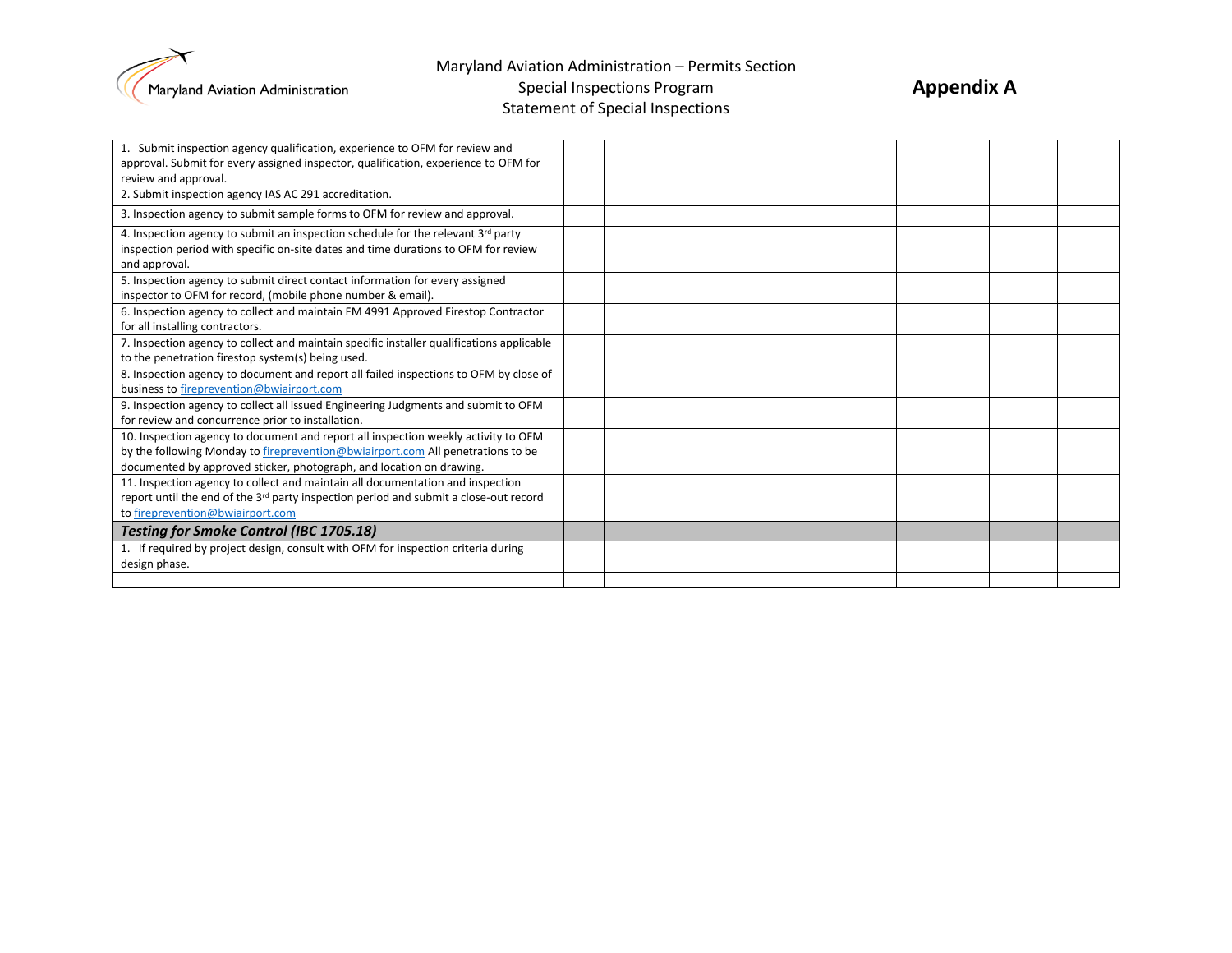# Appendix B - Required Submission

| <b>Project Scope</b>       | <b>Overview Site Plan</b>    | Addresses/Permits List         | Pre-con Meeting Minutes      |  |  |
|----------------------------|------------------------------|--------------------------------|------------------------------|--|--|
| <b>Inspection Agency</b>   | Resumes/Lab                  | Field/Lab Reports              | <b>Final Report</b>          |  |  |
|                            | Certifications               |                                |                              |  |  |
| <b>Structural Steel</b>    | Shop/Field Drawings          | <b>Connection Letter</b>       | Erect/Shore - Drawings       |  |  |
| <b>Plant Certification</b> | Joists-Shop/Field            | Deck-Shop/Field                | Structural Light Gauge -     |  |  |
|                            | Drawings                     | Drawings                       | <b>Drawings</b>              |  |  |
| Concrete                   | Concrete Mix                 | <b>Rebar Drawings</b>          | <b>Post-Tension Drawings</b> |  |  |
|                            | Formwork Drawings            | Reshoring                      | <b>Stripping Criteria</b>    |  |  |
|                            | <b>Stripping Letters</b>     | Design/Calculations            | Cold Weather                 |  |  |
|                            |                              | Concrete Field/Lab Tests       | Temperature                  |  |  |
|                            |                              |                                | Log                          |  |  |
| <b>Precast Concrete</b>    | <b>Concrete Mix</b>          | Shop/Field/Bracing             | <b>Plant Certification</b>   |  |  |
|                            |                              | Drawings                       |                              |  |  |
| <b>Masonry</b>             | Mortar/Grout Mix             | Mortar/Grout Tests             | <b>Rebar Drawings</b>        |  |  |
|                            | <b>Wall Bracing Drawings</b> | Cold Weather                   |                              |  |  |
|                            |                              | Temperature                    |                              |  |  |
|                            |                              | Log                            |                              |  |  |
| Soils/Findings             | Geotechnical                 | Soils Field/Lab Tests          | Shallow Foundation -         |  |  |
|                            | Report/Revisions             | Piles/Piers - Drawings         | <b>Drawings</b>              |  |  |
|                            | Deep Foundation-             |                                | Piles/Piers - Drawings       |  |  |
|                            | Drawings                     |                                |                              |  |  |
| <b>Earth Retention</b>     | <b>Geotechnical Report</b>   | Soils Field/Lab Tests          | Piling, P/T - Drawings       |  |  |
| <b>Systems</b>             | /Shop/Field Drawings         |                                |                              |  |  |
| <b>Fireproofing</b>        | Spray-On Design/Detail       | Mastic/Intumescent             | <b>Repair Specifications</b> |  |  |
|                            |                              | Design/Details                 |                              |  |  |
| Mechanical/Electrical/     | Manufacturing                | <b>Support Design/Drawings</b> | <b>Inspection Criteria</b>   |  |  |
| <b>Plumbing</b>            | Certifications/Instructions  |                                |                              |  |  |
| Jobsite                    | Fence/Barrier/Walkway        | <b>Concrete Batch Plant</b>    |                              |  |  |
| Crane/Hoist/Elevator       | Specs/Plan/Building          | Footing/Assembly               | In-Service Letter            |  |  |
|                            | Mods                         | Reports                        |                              |  |  |
| <b>Pre-Engineered</b>      | Shop/Field Drawings          | <b>Plant Certification</b>     | Footing/Foundation           |  |  |
| <b>Building</b>            |                              |                                | <b>Drawings</b>              |  |  |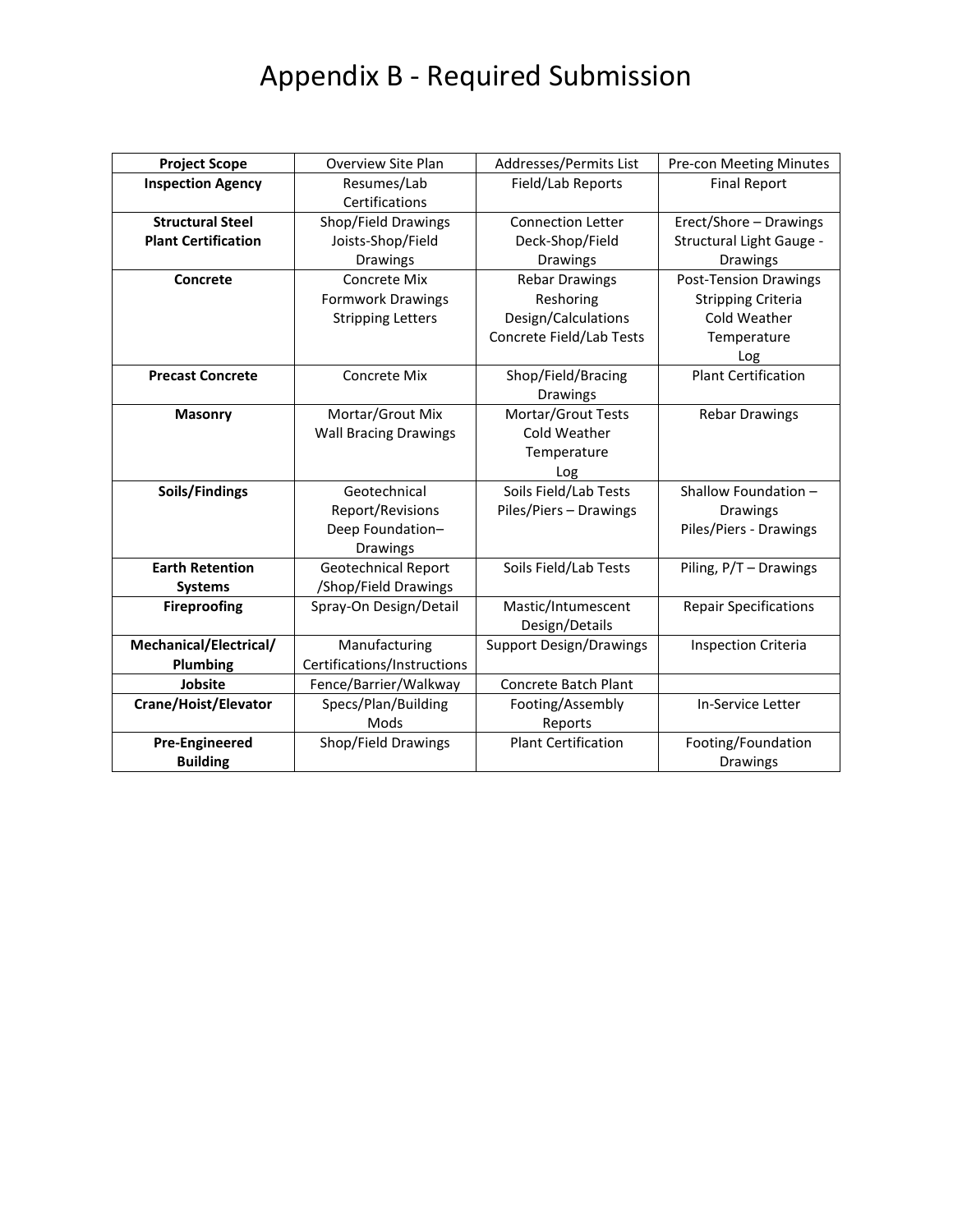# Appendix C – Approval Stamp Examples

| APPROVAL FOR GENERAL COMPLIANCE WITH                                                   |                                                            |    |                                                                                                                                          |                |  |  |  |  |
|----------------------------------------------------------------------------------------|------------------------------------------------------------|----|------------------------------------------------------------------------------------------------------------------------------------------|----------------|--|--|--|--|
| STRUCTURAL CONTRACT DOCUMENTS                                                          |                                                            |    |                                                                                                                                          |                |  |  |  |  |
|                                                                                        | APPROVED<br>Fabrication may proceed as shown.              |    |                                                                                                                                          |                |  |  |  |  |
| APPROVED AS CORRECTED Fabrication may proceed based on corrections indicated.          |                                                            |    |                                                                                                                                          |                |  |  |  |  |
| APPROVED AS CORRECTED Fabrication may proceed based on corrections indicated.          |                                                            |    |                                                                                                                                          |                |  |  |  |  |
| Correct submission and resubmit for record purposes only.<br><b>RESUBMIT FILE COPY</b> |                                                            |    |                                                                                                                                          |                |  |  |  |  |
|                                                                                        | <b>REVISE AND RESUBMIT</b><br>Fabrication may not proceed. |    |                                                                                                                                          |                |  |  |  |  |
|                                                                                        | Correct submission for further review. only.               |    |                                                                                                                                          |                |  |  |  |  |
|                                                                                        |                                                            |    | REVIEWED FOR INFORMATION Approval not required.                                                                                          |                |  |  |  |  |
|                                                                                        |                                                            |    | Accepted for information purposes only.                                                                                                  |                |  |  |  |  |
|                                                                                        |                                                            |    | Approval is for general compliance with the structural contract documents only. This approval assumes no responsibility for dimension,   |                |  |  |  |  |
|                                                                                        |                                                            |    | quantities and conditions that pertain to fabrication or installation or for processes and techniques of construction. The Contractor is |                |  |  |  |  |
|                                                                                        |                                                            |    | responsible for the coordination of the work of all trades and the performance of this work in a safe and satisfactory manner.           |                |  |  |  |  |
| <b>DATE</b>                                                                            |                                                            | BY |                                                                                                                                          | <b>COMPANY</b> |  |  |  |  |
|                                                                                        |                                                            |    |                                                                                                                                          |                |  |  |  |  |

| <b>APPROVAL FOR DESIGN CONFORMITY</b>                       |                                                                                        |    |  |                                                                                                  |                |                                                                                                                                          |  |
|-------------------------------------------------------------|----------------------------------------------------------------------------------------|----|--|--------------------------------------------------------------------------------------------------|----------------|------------------------------------------------------------------------------------------------------------------------------------------|--|
|                                                             | <b>APPROVED</b><br>Construction may proceed as shown.                                  |    |  |                                                                                                  |                |                                                                                                                                          |  |
|                                                             | Construction may proceed based on corrections indicated.<br>APPROVED AS NOTED          |    |  |                                                                                                  |                |                                                                                                                                          |  |
|                                                             | APPROVED AS CORRECTED Construction may proceed based on corrections indicated.         |    |  |                                                                                                  |                |                                                                                                                                          |  |
|                                                             | Correct submission and resubmit for record purposes only.<br><b>RESUBMIT FILE COPY</b> |    |  |                                                                                                  |                |                                                                                                                                          |  |
| <b>REVISE AND RESUBMIT</b><br>Construction may not proceed. |                                                                                        |    |  |                                                                                                  |                |                                                                                                                                          |  |
| Correct submission for further review. only.                |                                                                                        |    |  |                                                                                                  |                |                                                                                                                                          |  |
|                                                             | REVIEWED FOR INFORMATION Approval not required.                                        |    |  |                                                                                                  |                |                                                                                                                                          |  |
|                                                             |                                                                                        |    |  | Accepted for information purposes only.                                                          |                |                                                                                                                                          |  |
|                                                             | Notations do not authorize changes to contract sum.                                    |    |  |                                                                                                  |                |                                                                                                                                          |  |
|                                                             |                                                                                        |    |  | Submittal was reviewed for design conformity and general conformance to contract documents only. |                |                                                                                                                                          |  |
|                                                             |                                                                                        |    |  |                                                                                                  |                | The Contractor is responsible for confirming and correlating dimensions at job sites for tolerances, clearances, quantities, fabrication |  |
|                                                             |                                                                                        |    |  |                                                                                                  |                | processes and techniques of construction, coordination of his work with other trades and full compliance with contract documents.        |  |
| <b>DATE</b>                                                 |                                                                                        | BY |  |                                                                                                  | <b>COMPANY</b> |                                                                                                                                          |  |
|                                                             |                                                                                        |    |  |                                                                                                  |                |                                                                                                                                          |  |

| <b>APPROVAL FOR DESIGN CONCEPT</b>                                                                                                                                                                                                                                                                                                                                                                       |                                                               |    |  |                |  |  |  |
|----------------------------------------------------------------------------------------------------------------------------------------------------------------------------------------------------------------------------------------------------------------------------------------------------------------------------------------------------------------------------------------------------------|---------------------------------------------------------------|----|--|----------------|--|--|--|
|                                                                                                                                                                                                                                                                                                                                                                                                          | Final Approval. Fabrication may proceed as shown.<br>APPROVED |    |  |                |  |  |  |
| APPROVED AS CORRECTED Fabrication may proceed based on corrections indicated.                                                                                                                                                                                                                                                                                                                            |                                                               |    |  |                |  |  |  |
|                                                                                                                                                                                                                                                                                                                                                                                                          | <b>REVISE AND RESUBMIT</b><br>Fabrication may not proceed.    |    |  |                |  |  |  |
|                                                                                                                                                                                                                                                                                                                                                                                                          | Correct submission for further review. only.                  |    |  |                |  |  |  |
| Approval is only for conformance with the design concept of the project and compliance with the information given in the contract<br>documents. The Contractor is responsible for dimensions to be confirmed and correlated at the job sites, for information that pertains solely<br>to the fabrication processes or to techniques of construction, and for the coordination of the work of all trades. |                                                               |    |  |                |  |  |  |
| <b>DATE</b>                                                                                                                                                                                                                                                                                                                                                                                              |                                                               | ΒY |  | <b>COMPANY</b> |  |  |  |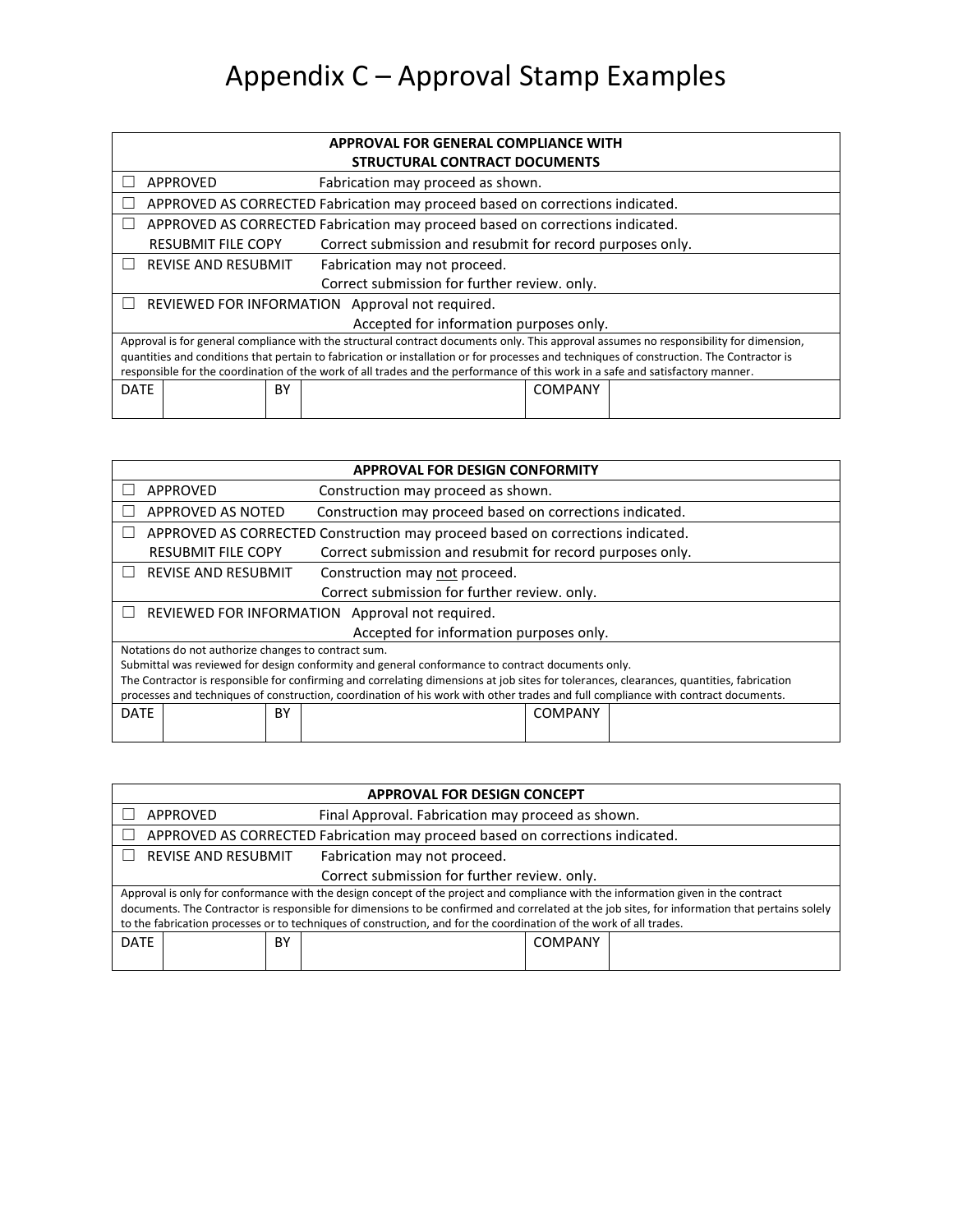## Appendix D – Final Letter Format

### **Maryland Aviation Administration – Special Inspections Program Final Report of Special Inspections**

| Permit Number:                                                                                                                                                                                                                                                                                                                                                                                                                                                                                                                                                                                                                                                                                                                                 |  |  |  |    |  |                             |    |  |
|------------------------------------------------------------------------------------------------------------------------------------------------------------------------------------------------------------------------------------------------------------------------------------------------------------------------------------------------------------------------------------------------------------------------------------------------------------------------------------------------------------------------------------------------------------------------------------------------------------------------------------------------------------------------------------------------------------------------------------------------|--|--|--|----|--|-----------------------------|----|--|
| Project:                                                                                                                                                                                                                                                                                                                                                                                                                                                                                                                                                                                                                                                                                                                                       |  |  |  |    |  |                             |    |  |
| Location:                                                                                                                                                                                                                                                                                                                                                                                                                                                                                                                                                                                                                                                                                                                                      |  |  |  |    |  |                             |    |  |
| Special Inspections Engineer of Record:                                                                                                                                                                                                                                                                                                                                                                                                                                                                                                                                                                                                                                                                                                        |  |  |  |    |  |                             |    |  |
| Inspection reports numbered                                                                                                                                                                                                                                                                                                                                                                                                                                                                                                                                                                                                                                                                                                                    |  |  |  | to |  | , and test reports numbered | to |  |
| all submitted prior to this final report, form a basis for, and are to be considered an integral part of, this final<br>report of special inspections.                                                                                                                                                                                                                                                                                                                                                                                                                                                                                                                                                                                         |  |  |  |    |  |                             |    |  |
| The special inspections specified for this project and itemized in the airport-approved statement of special<br>inspections have been completed pursuant to the Special Inspections Program requirements. The building<br>components and elements subject to special inspection and material tests have been found to be in<br>compliance with airport-approved documents and in conformance with project specifications. Violations of the<br>International Building Code observed in the conduct of special inspection and material test services were<br>brought to the attention of the appropriate registered design professional of record, the airport, and the owner<br>for resolution and the resolution was approved by the airport. |  |  |  |    |  |                             |    |  |

#### Professional Engineering Seal

| Submitted by                    | Signature and date        |  |
|---------------------------------|---------------------------|--|
| Special Inspections Engineer of | <b>Type or Print Name</b> |  |
| Record:                         |                           |  |
| Reviewed by                     | Signature and date        |  |
| Registered Design Professional: | <b>Type or Print Name</b> |  |
| Accepted by                     | Signature and date        |  |
| <b>Building Official</b>        |                           |  |
| <b>Permits Section</b>          | <b>Type or Print Name</b> |  |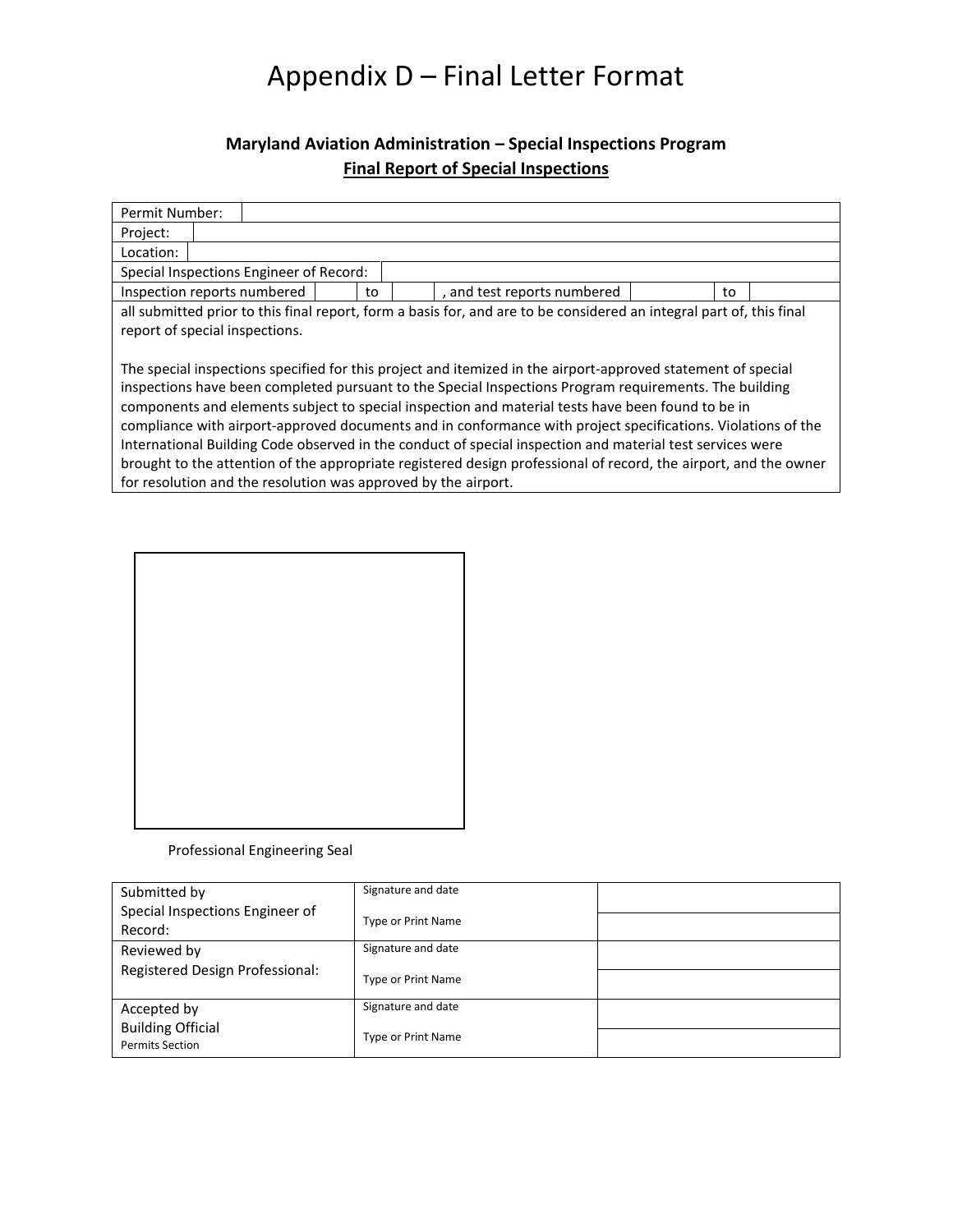### Appendix E – Lab/Inspections Requirements

**Direct supervision.** The inspection and testing agency personnel assigned to conduct special inspections at the Maryland Aviation Administration must work under the supervision of an approved registered design professional with demonstrated proficiency in the construction discipline to be evaluated.

**Certification**. Except for individuals who are registered design professionals, inspection and testing agency field inspection personnel must be certified by examination through WACEL, the American Concrete Institute, the American Welding Society, the American Society for Nondestructive Testing, the National Institute for Certification in Engineering Technologies, Mid-Atlantic Region Technician Certification Program (MARTCP) or other organizations whose programs are recognized by the airport. Inspection and testing agency personnel must be reviewed and approved by the Critical Structures/Building Inspections Permits Section on a case by case basis. The inspection and testing agency personnel must conduct only those special inspection and material test services in which they have demonstrated competency through an approved certification or registration program. Different levels or types of special inspections require different levels or types of expertise by the inspector, and competency certifications must match the tasks. Tests or inspections conducted by unqualified or unapproved inspection and testing agency personnel will be automatically rejected, and further construction work must not proceed until re-inspections are conducted and approved. Documentation of individual resume's and laboratory certification must be submitted, upon request, to the Permits Section.

**Unusual functions**. In the event there is no certification program applicable to a specific special inspection or material test function, the special inspections engineer of record must submit a signed statement attesting to the competency of inspection and testing agency personnel and identifying the basis upon which such statement is made.

All **laboratory facilities** conducting special inspection and material test services must meet the requirements of ASTM E 329, ASTM D 3740, and ASTM C 1077 as applicable and must be individually accredited by organizations such as WACEL, the American Association for Laboratory Accreditation, the National Institute of Standards and Technology, the National Voluntary Laboratory Accreditation Program, or other organizations whose programs are recognized by the airport. Where an inspection and testing agency has multiple offices and laboratory facilities conducting special inspection and material test services, each laboratory to be utilized on construction projects must be individually accredited and meet the requirements of ASTM E 329, ASTM D 3740, and ASTM C 1077, as applicable. Laboratories must be reviewed and approved by the Critical structures/Building Inspections Permits Section on a case by case basis and must conduct only those tests and analyses for which accreditation has been obtained. The special inspections engineer of record must approve on-site laboratories provided the on-site laboratory demonstrates that it has (and follows) an effective quality control program; equipment calibration program; and a technician certification program of an accredited laboratory.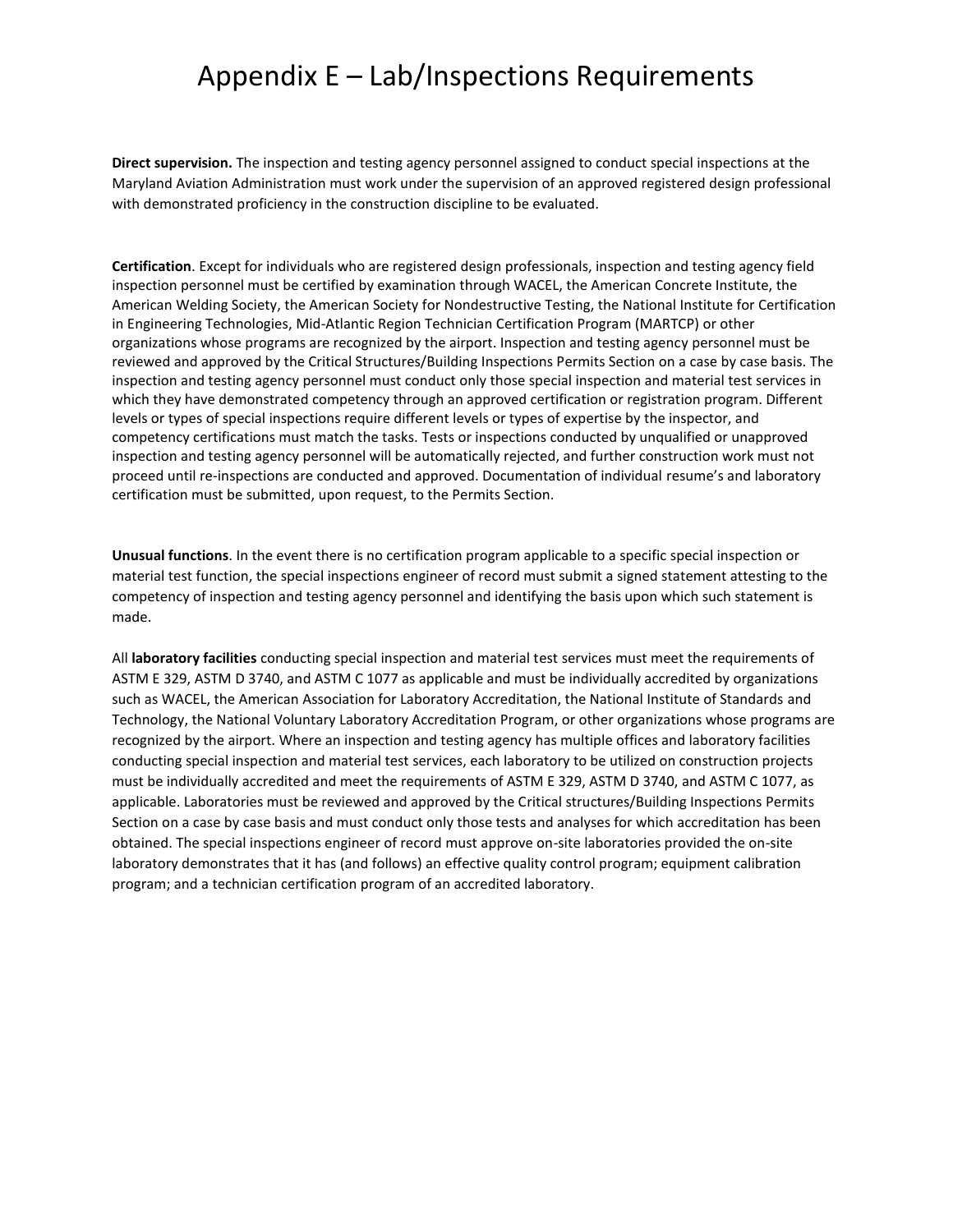## Appendix F – Concrete Forms

Maryland Aviation Administration Special Inspections Program Formwork/Shoring

#### **Stripping/Stressing Authorization Request**

|                                                                                                                                                                                   |                 | Date:                                            |                             |
|-----------------------------------------------------------------------------------------------------------------------------------------------------------------------------------|-----------------|--------------------------------------------------|-----------------------------|
| Project Data:<br>Permit No.<br>Name<br>Location:                                                                                                                                  |                 | <b>General Contractor</b><br>Concrete Contractor |                             |
| Pour Data<br>Mix Designation<br>Date & time<br>Location                                                                                                                           |                 | Strength (psi)<br>Volume (cy)                    |                             |
| <b>STRIPPING DATA</b><br>Age (hrs days( and/or<br>Avg Temp (°F) and/or<br>Concrete Strength<br><b>STRESSING DATA:</b>                                                             | DESIGN/REQUIRED | <b>ACTUAL</b>                                    | SATISFACTORY/UNSATISFACTORY |
| Concrete Strength (psi)<br><b>Tendon Elongation</b><br>ATTACHMENTS:<br>Key Plan<br>Concrete Break Plan<br><b>Stressing Record</b><br>Temperature Log<br><b>Stripping Criteria</b> |                 |                                                  |                             |
| <b>Stripping Authorization</b><br>Other<br>Other<br>NOTES:                                                                                                                        |                 |                                                  |                             |

| Special                          | l Engineer of Record |
|----------------------------------|----------------------|
| l Inspections engineer of record | Structural           |
| Signature and seal               | Signature and Seal   |